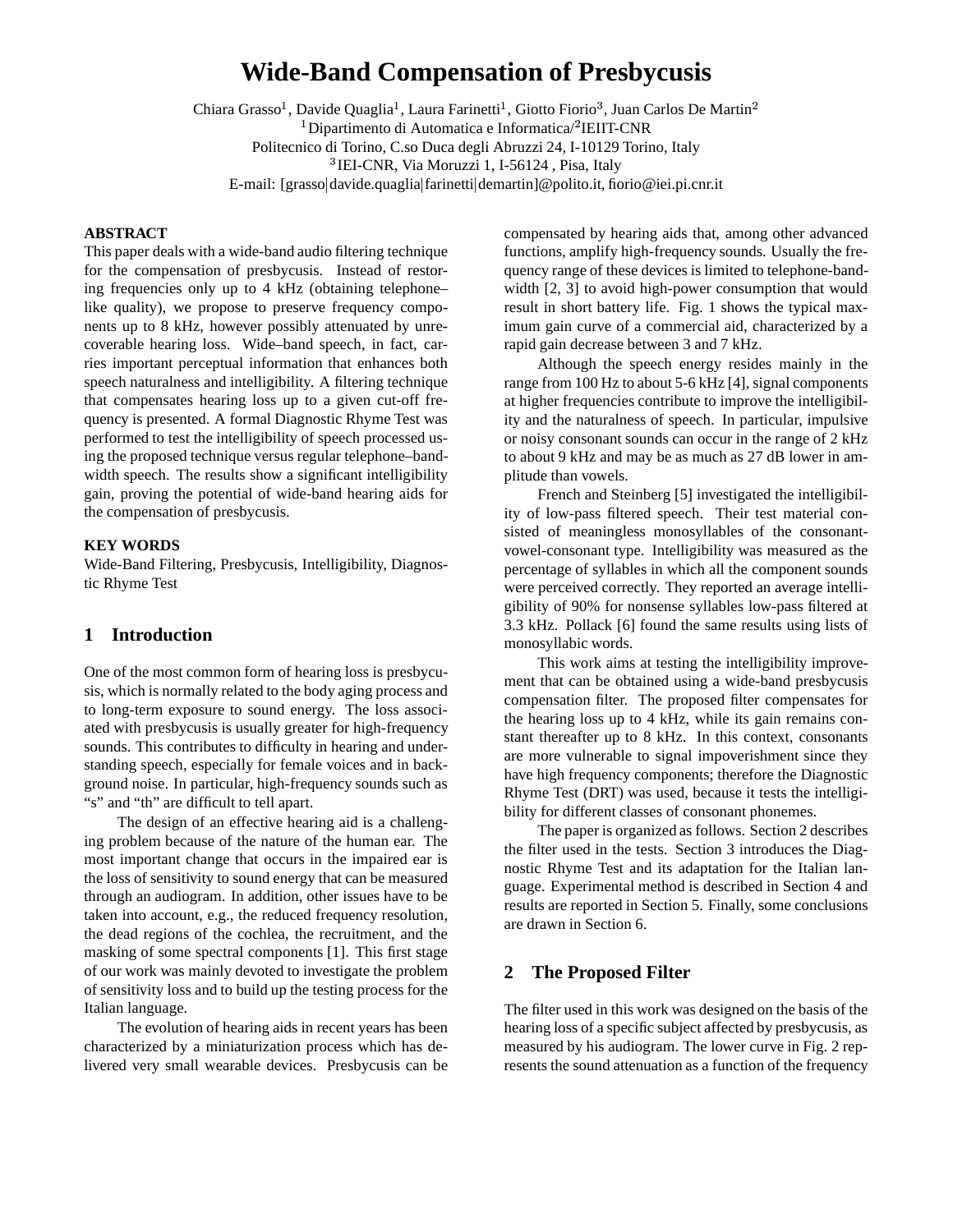

Figure 1. Typical gain curve of commercial hearing aids.

for this individual; it shows a 10 dB loss at 1 kHz, 20 dB loss at 2 kHz, and 40 dB loss at 4 kHz.

The proposed filter has finite impulse response and linear phase. Its gain perfectly compensates for hearing loss up to a "critical frequency", equal in this case to 4 kHz; the gain remains constant thereafter. The upper curve in Fig. 2 shows the proposed filter designed for this loss curve. Fig. 3 shows the resulting loss curve after compensation. The hearing loss is perfectly compensated up to the frequency of 4 kHz; at higher frequencies, the gain of the compensation filter remains constant, while the loss due to presbycusis strongly increases.



Figure 2. Gain curve of a presbycusic subject (bottom) and the corresponding linear–phase compensation filter (top).

## **3 The Diagnostic Rhyme Test**

#### **3.1 Overview**

Statistical intelligibility measurements have been extensively used for the assessment of speech communication systems [7]. A quantitative measure of the intelligibility of



Figure 3. Resulting loss curve after compensation.

speech can be obtained by counting the number of discrete speech units correctly recognized by a listener. Three classes of speech units are normally used: *a)* single syllables consisting of meaningless combinations of speech sounds; *b)* meaningful isolated words; and *c)* meaningful sentences. The main drawback of the use of nonsense syllables is that it requires trained testing crew. On the other hand, psychological factors may affect the results using actual words or, even more, sentences. A more comprehensive study of these issues can be found in [8].

The Diagnostic Rhyme Test (DRT) [9] is more properly described in terms of a set of principles for item construction and selection than in terms of a specific corpus of test materials. In the DRT, one hundred and ninety two words are arranged in ninety-six rhyming pairs, the initial consonants of which differ by a single distinctive feature (e.g., "veal–feel"). Listeners are shown a word pair, then asked to identify which word was presented by the talker. The DRT is based on a number of distinctive features of speech, and its results reveal errors in discrimination of initial consonant sounds. The DRT classifies the stimulus words according to six different features, that for the English language are *voicing*, *nasality*, *sustention*, *sibilation*, *graveness*, and *compactness*.

#### **3.2 Italian Language DRT**

Since this work was conducted in Italy and testing session had to be done using the subjects' native language, an adaptation of DRT to the Italian language was necessary. The application of the DRT method to the Italian language requires a suitable classification of speech features and the preparation of proper lists of rhymed words whose first consonant differs for a unique feature. On the basis of a taxonomy of phonemes for the Italian language, in 1986 Bonaventura, Paoloni, Canavesio and Usai [10] developed an adaptation of DRT to the Italian language consisting of one hundred and five word pairs. This set covers six features named *nasalita`*, *continuita`*, *stridulita`*, *coronalita`*, *anteriorita`*, and *sonorita`*. For each feature all the vocal contexts are examined.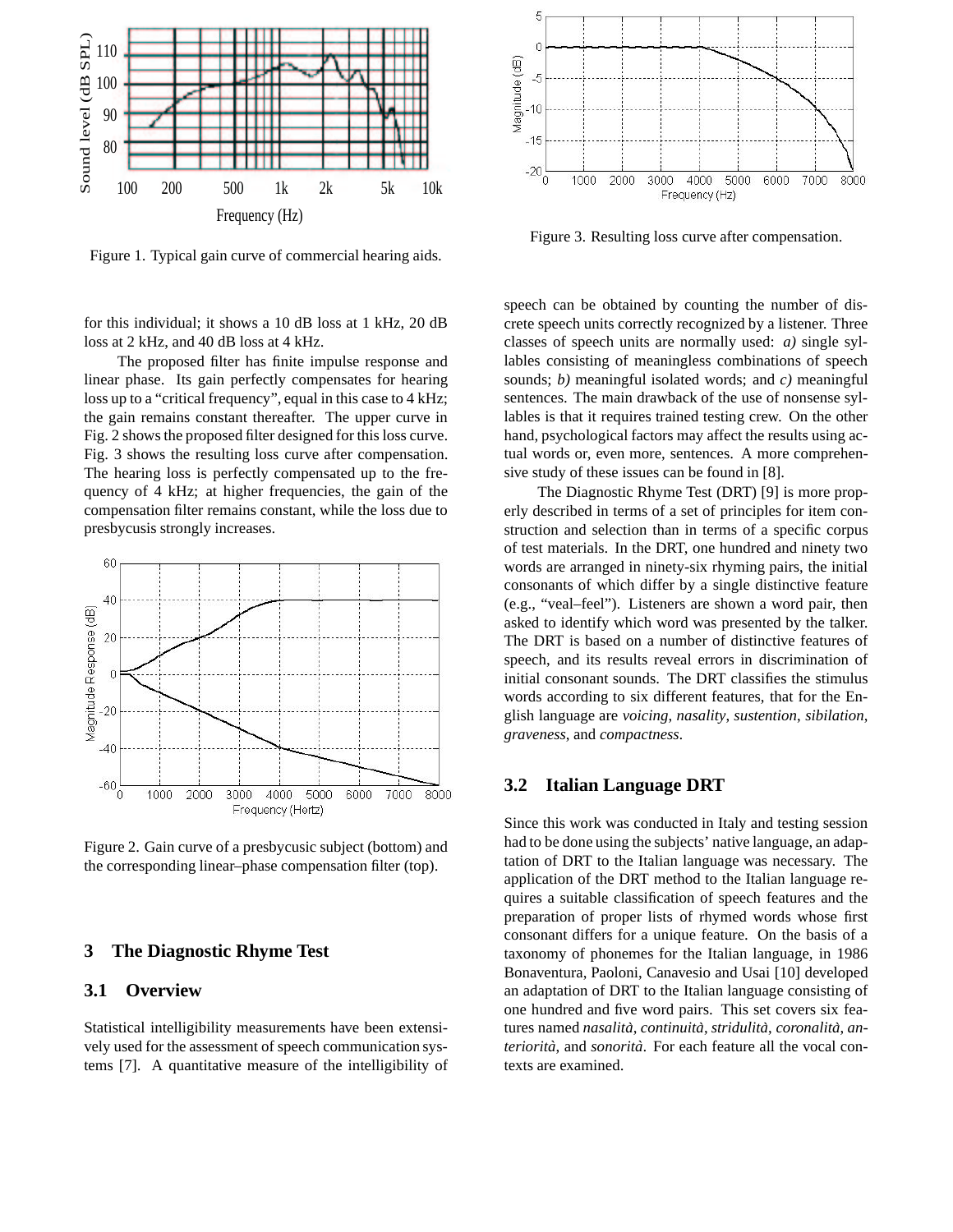## **4 Experimental Method**

## **4.1 Simulation of the Hearing Loss**

The improvement of the wide-band filter has been evaluated considering intelligibility with respect either to a general model of current commercial aids and to perfect loss compensation.

Subjects involved in this test were required to have no hearing impairment and this particular type of hearing loss has been simulated by an appropriate filtering of the input speech stimuli.

Combining the two contributions given by the presbycusis loss and the wide-band compensation filter, shown in Fig. 2, the resulting filter actually tested on normal hearing subjects is shown in Fig. 3. It is worth to note that it is this final curve that has been tested, since the proposed filter is supposed to perfectly adapt its gain to the hearing loss up to a "critical frequency", equal to 4 kHz, and to remain constant thereafter, regardless of the specific case of loss.

The actual commercial aids are assumed to perfectly compensate hearing loss up to a frequency of 3,400 Hz, with a rapid gain decrease thereafter [2, 3]. Therefore they have been simulated by processing the input speech stimuli with a telephone-bandwidth filter.

In order to establish a reference case to evaluate the previoustwo test conditions, the simulation of perfect compensation has been tested. Since the subjects were required to have no hearing impairment, this was obtained by presenting the input stimuli in their original form.

# **4.2 Test Procedure**

The test was conducted using a software program running on a personal computer equipped with high-quality headphones. The test was divided into a screening session, used to evaluate the subject's pure-tone hearing thresholds, and a longer DRT intelligibility session.

In the screening session, after a short explanation, seven sequences of ten pure-tones are presented to the subject. Sequences are relative to the frequencies of 125, 250, 500, 1,000, 2,000, 4,000 and 8,000 Hz. Each sequence consists of ten tones, which are 100 ms in length and whose intensity decreases in 10 steps of 5 dB each. Each sequence is repeated twice and then a dialog window asks to the subject how many tones he/she believes to have heard. This preliminary session aims at validating the assumption that the subject has no hearing impairment.

The intelligibility session is divided into three separated parts, each lasting about ten minutes. Between one part and the following, the subject is asked by the program to take a rest. In the first part telephone-bandwidth speech stimuli are presented; in the second part stimuli filtered with the proposed wide-band technique, and in the last part the speech stimuli are not filtered. Each part presents the 210 words of the DRT set, each of them preceded by the

carrier sentence "Now select \_\_\_" (in Italian, "Adesso seleziona  $\frac{1}{1}$ . In this way the listener is prepared for the presentation of the test item and variability in the scores due to inattention is reduced [11]. After each speech stimulus, a dialog window is displayed, containing two buttons labeled with the words between which the subject has to choose the one he/she believes to have heard.

#### **5 Results**

The test was performed on twenty-two volunteers, fifteen males and seven females. They are native Italian speakers, aging between 20 and 40 years, of normal hearing. For each test case and for each consonant feature the number of errors was recorded. The number of errors has been normalized using the formula suggested by Voiers [9] and reported in (1).

$$
S = 100 \frac{R - W}{T} \tag{1}
$$

In (1) S is the corrected normalized score,  $R$  is the number of correct responses,  $W$  is the number of incorrect responses and  $T$  is the total number of items involved (in this experiment,  $T$  is equal to 210). This correction takes into account the possibility that the subject chose the right answer only by guessing. With this formula, every wrong answer is counted twice, since it assumes that an other error got undetected.

Results have been grouped and classified; Fig. 4 shows the distribution of the number of subjects that achieved a given score. The three filtering approaches show the same distribution among the different intervals.



Figure 4. Distribution of the number of individuals achieving a given score.

A statistical analysis has been performed on the results. With a 95% confidence level, the average score relative to the telephone filter belongs to the interval 93.09%  $\pm$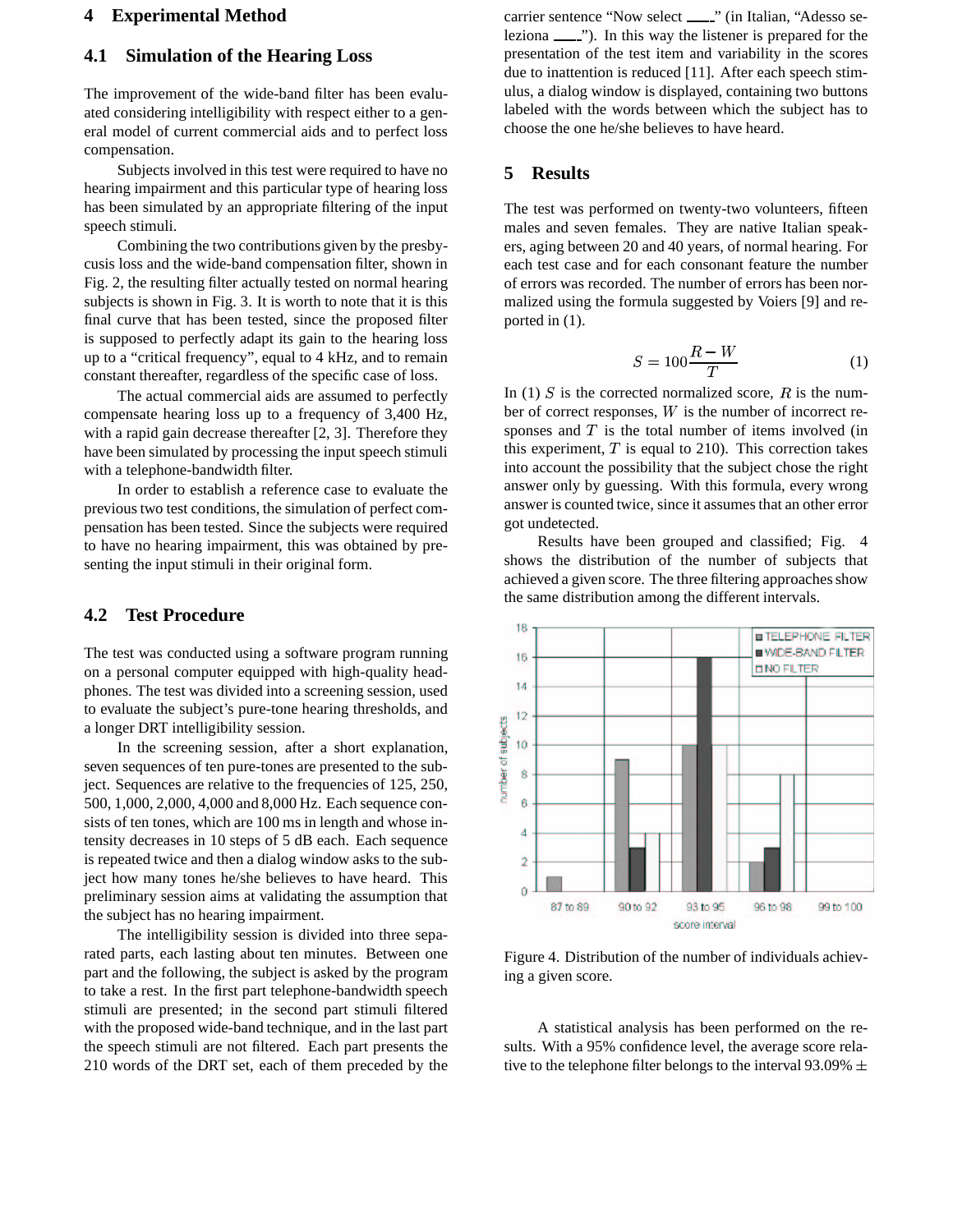0.95, i.e., from 92.14% to 94.04%. Using the same confidence level, the average score relative to the wide-band filter belongs to the interval  $95.00\% \pm 0.74$  (Interval 2). With unfiltered speech stimuli the resulting interval is  $95.40\% \pm 40$ 0.82 (Interval 3). Fig. 5 shows the 95% confidence intervals for the three different cases. Interval 1 and 2 are statistically disjoint, i.e., with a 95% confidence the two cases are statistically different, with the wide-band filter outperforming the telephone filter. Interval 2 and 3, instead, are statistically non separable; this means that the proposed technique is approximately as intelligible as the original input speech.



Figure 5. Statistical analysis of the resulting scores: the 95% confidence intervals relative to the three Test Cases.

Fig. 6 shows the distribution of errors for each consonant feature. It is evident from the histogram that the number of errors that are related to the features *stridulita`* and *sonorita`* is significantly lower with the wide-band filter than with the telephone filter. This behavior can be explained considering that these features are characterized by high-frequency energy components, which are strongly attenuated by the telephone filter. As a verification, fig. 7 and fig. 8 report three spectrograms relative to the words "silo" and "filo", respectively (they are one of the word pairs for the feature *stridulita`*). For each word, the upper spectrogram is relative to it in its original form, the middle when it is filtered with the wide-band filter and the lower when it is filtered in the telephone bandwidth. While in the case of the wide-band filter the two spectrograms are still distinguishable, the two words, filtered in the telephone bandwidth, have, in practice, the same spectrum.

For the features *coronalita`* and *nasalita`* the number of errors reported in Fig. 6 is practically independent of the filtering technique.

#### **6 Conclusion**

This work presented the perceptual results of a filtering technique to compensate for hearing loss due to presbycusis. Traditional hearing aids restore frequencies only up to 4 kHz, obtaining telephone–like quality and losing highfrequency components that may improve both speech intel-



Figure 6. Distribution of scores for each consonant feature.

ligibility and naturalness. We studied the improvement in intelligibility when exact compensation is extended up to 4 kHz and frequency components up to 8 kHz, albeit attenuated, are preserved. The proposed wide-band filtering approach was designed on the basis of an actual loss curve of a specific subject. A statistical assessment of intelligibility was performed using the Diagnostic Rhyme Test on a group of twenty-two individuals. The statistical analysis of the results demonstrates that the proposed wide-band filtering technique outperforms the narrow-band filtering, proving the potential of wide-band hearing aids for the treatment of presbycusis.

#### **References**

- [1] A. Maynard Engebretson, Benefits of digital hearing aids, *IEEE Engineering in Medicine and Biology Magazine*, 13(2), 1994, 238–248.
- [2] A. Ben Hamida, Implication of new technologies in deafness healthcare: deafness rehabilitation using prospective design of hearing aid systems, in *Proceedings of the IEEE International Symposium on Technology and Society*, 2000, 85–90.
- [3] G. Bertini, G. Fiorio, and M. Marani, Limits of hearing aids in the high frequency range, *Proceedings of the 17th International Congress on Acoustics*, 2001.
- [4] E. Zwicker and H. Fastl, *Psycho-acoustics: Facts and Models* (Springer, 1999).
- [5] N.R. French and J.C. Steinberg, Factors governing the intelligibility of speech sounds, *Journal of the Acoustical Society of America*, 19(1), 1947, 90–119.